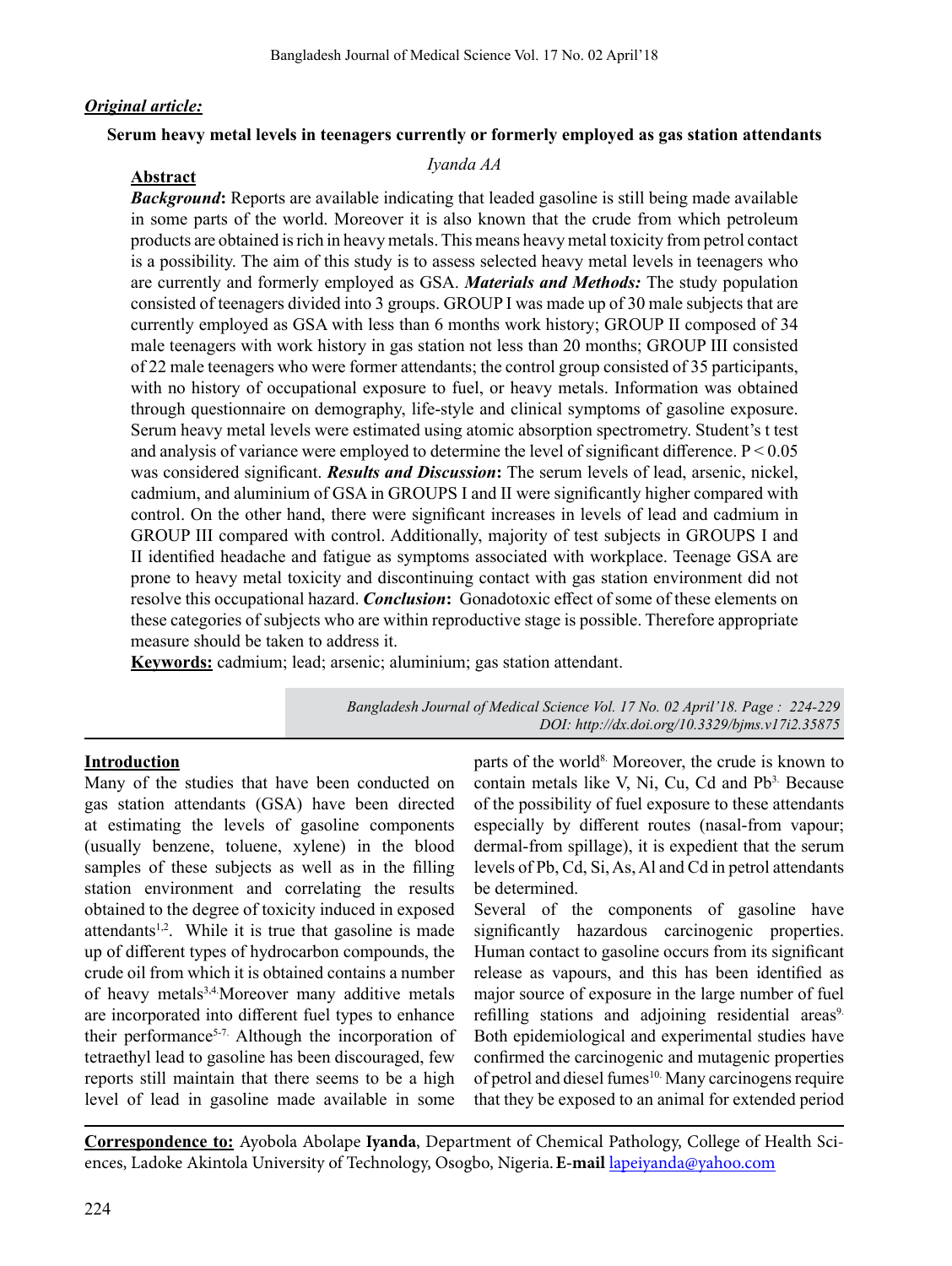of time before the carcinogenic process is initiated, an example of this is aflatoxin B1. Yet the hepatoxic effect of aflatoxin with short-time duration of exposure especially when large quantities are administered to an experimental animal has been documented  $also<sup>11</sup>$ . Most of the studies that have been carried out to evaluate the impact of occupational exposure to gasoline involved study populations who have been exposed for extended periods of time usually in years, with several of these studies showing significant alteration in many metabolic processes.

The aim of the present study is to investigate the impact of short-time exposure to petroleum products on heavy metal metabolism in petrol attendants with less than 6 months of exposure period and compare it longer period of exposure (>20 months). In addition, by including former GSA, it will be possible to identify whether heavy metal toxicity that occurs from contact with petrol is resolved from cessation of exposure.

# **Materials and methods**

# *Selection of participants*

The study was conducted in subjects that were recruited within Ibadan metropolis. The study population consisted of teenagers divided into 3 groups. GROUP I was made up of 30 male subjects that are currently employed as GSA with less than 6 months work history; GROUP II composed of 34 male teenagers with work history in gas station not less than 20 months; and GROUP III consisted of 22 male teenagers who were former attendants. The following demographic information was obtained from each subject: age, length of employment/ duration of exposure to petroleum products, number and duration of shift per week, any particular symptoms associated with workplace. Other information obtained was on lifestyle (smoking, drinking, coffee). All the gas station attendants recruited for the study were essentially involved in pumping petrol and diesel into vehicles. They were asked about the type of safety measure employed e.g. facemasks or hand gloves. The control group also filled similar questionnaire and provided all necessary information. The control group consisted of 35 subjects from the general population with no history of occupational exposure to fuel, or heavy metals. The test and control subjects were agematched. Informed consent was obtained from each individual prior to the commencement of the study. The study was carried out in accordance with revised Helsinki declaration. The study was approved by the local ethics review board.

#### *Sample Collection and heavy metal analysis:*

From each participant five millimeters of blood was collected into a tube without anticoagulant. For GROUPS I and II, the blood was collected at the end of at least 8-h shift, whereas for GROUP III and control, blood was collected around the same time as GROUPS I AND II to allow for uniformity. In each case blood sample was allowed to clot and then centrifuged at 2500 g for 10 minutes to obtain serum for biochemical analysis. The serum obtained was used to estimate the concentrations of lead, cadmium, aluminium, silicon, nickel, and arsenic. The method of atomic absorption spectrometry was employed. Buck Scientific 205 Atomic Absorption obtained from Buck Scientific located in East Norwalk, Connecticut (USA) was used for these analyses.

*Statistical analysis:* Statistical Package for Social Sciences(version 15) was used forthe analysis of data to obtain mean  $\pm$  SD (standard deviation). The level of significant difference between exposed teenage subjects and age matched control was assessed by Student's t test and analysis of variance. P≤ 0.05 was considered significant.

# **Results**

The average number and duration (range) of shift per week for GROUPS I- III were 5 and 7-9 hours respectively. Majority of GSA in GROUP I (25 participants) and GROUP II (29 participants) identified headache and fatigue as symptoms associated with workplace, although they are of the opinion that these symptoms may be linked to standing on their feet for prolonged period of time in the course of their daily duty, rather than from environmental contamination of the filling stations occurring from volatile nature of gasoline. 7 of GSA in GROUP III indicated that they still suffered (infrequently) from these symptoms. Not less than 35 (participants) of all test subjects revealed that when they first took up employment at fuel filling station, sneezing or nausea were pronounced at the commencement of work each day, but that the two symptoms disappeared not later than 2 weeks after taking up appointment at the stations, while 9 GSA of the test population reported that they presented with cough within the same period. None of the subjects (test and control) was a habitual smoker, or alcohol and coffee consumer; none had taken alcohol or smoked in the past three years prior to the time that they were recruited for the study. While many of the test subjects revealed that the safety measures (face mask glove, overall) were not always available in their workplace, those who could have accessed them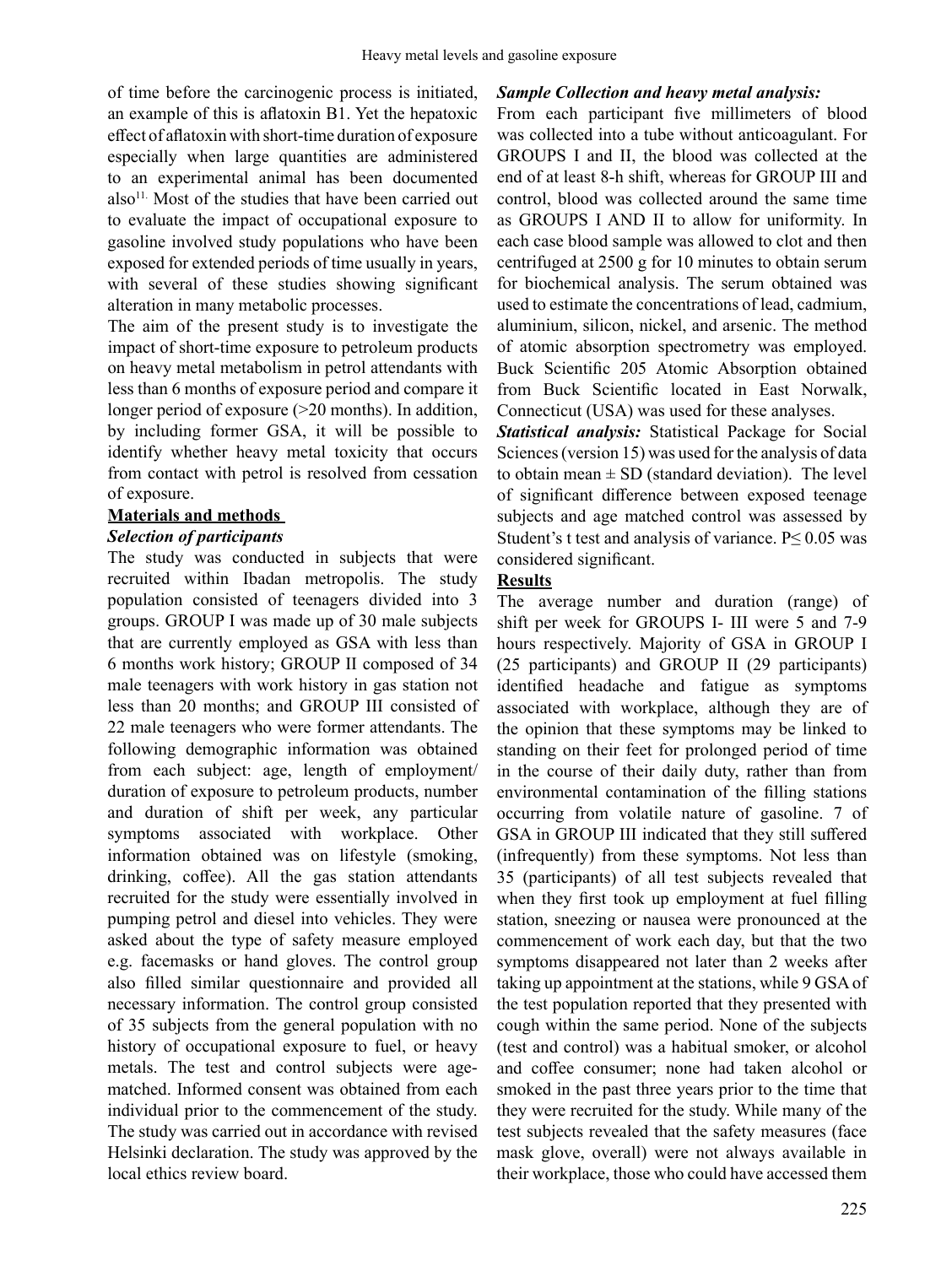did not see the need to use these measures because they were of the opinion that although gasoline is volatile, it was probably not dangerous at low dose exposure.

The results of serum analyses of control, GROUPS I and GROUP II are shown in **Table 1**. Serum levels of nickel, aluminium, arsenic, lead and cadmium showed significant increases in both GROUPS I and II compared with control; silicon was additionally increased in GROUP II subjects. GSA formerly

employed in gas station had significant increases in many of the estimated elements but others were not significantly different compared with control values as shown in Table 2. The levels of Ni, Pb, Cd, and Al were comparable in both GROUPS I and III as there were no significant difference between the two groups but As and Si were significantly lower in GROUP III compared with GROUP I. On the other hand, As and Si of GROUP III were not significantly different from control as revealed in Table 2.

|                 | Ni $(\mu g/L)$  | As $(ng/dL)$    | Al $(ng/L)$       | $Si$ (ng/L)        | Pb $(\mu g/L)$  | $Cd$ (mg/dL)     |
|-----------------|-----------------|-----------------|-------------------|--------------------|-----------------|------------------|
| Control         | $0.62 \pm 0.21$ | $0.81 \pm 0.30$ | $12.00\pm4.23$    | $160.19 \pm 30.26$ | $0.15 \pm 0.03$ | $0.20 \pm 0.04$  |
| <b>GROUP I</b>  | $0.87\pm0.12*$  | $0.99\pm0.36*$  | $17.00 \pm 8.02*$ | $169.00\pm26.64$   | $0.32\pm0.07*$  | $0.29 \pm 0.04*$ |
| <b>GROUP II</b> | $0.94\pm0.20*$  | $0.85 \pm 0.19$ | $18.65 \pm 3.63*$ | $161.29 \pm 10.21$ | $0.41\pm0.10*$  | $0.44\pm0.104*$  |
| F value         | 6.103           | 10.252          | 7.145             | 2.326              | 4.091           | 23.915           |
| P value         | 0.0091          | $0.014$ ‡       | $0.011$ ‡         | 0.122              | 0.0181          | $0.007$ ‡        |

**Table 1**: Serum levels of heavy metals of control and gasstation attendants with different duration of exposure.

Results are expressed as mean  $\pm$  standard deviation. \*p value significant when compared with control.  $\ddagger$ p value significant using analysis of variance.

|  |  | <b>Table 2:</b> Serum levels of heavy metals of control, current and former gas station attendants. |
|--|--|-----------------------------------------------------------------------------------------------------|
|  |  |                                                                                                     |

|                                    | Ni $(\mu g/L)$   | As $(ng/dL)$     | Al $(ng/L)$     | $Si$ (ng/L)        | Pb $(\mu g/L)$  | $Cd$ (mg/dL)     |
|------------------------------------|------------------|------------------|-----------------|--------------------|-----------------|------------------|
| Control                            | $0.62 \pm 0.21$  | $0.81 \pm 0.30$  | $12.00\pm4.23$  | 160.19±30.26       | $0.15 \pm 0.03$ | $0.20 \pm 0.04$  |
| <b>GROUP I</b><br><b>GROUP III</b> | $0.87\pm0.12*$   | $0.99 \pm 0.36*$ | 17.00±8.02*     | $169.00\pm26.64$   | $0.32\pm0.07*$  | $0.29 \pm 0.04*$ |
|                                    | $0.80 \pm 0.41*$ | $0.82 \pm 0.32$  | $15.40\pm8.02*$ | $159.52 \pm 38.09$ | $0.30\pm0.11*$  | $0.29 \pm 0.17*$ |
| F value                            | 11.630           | 23.041           | 80.113          | 9.287              | 53.610          | 40.909           |
| P value                            | $0.010\P$        | 0.039            | $0.023\P$       | 0.274              | 0.017           | 0.031            |

Results are expressed as mean  $\pm$  standard deviation. \*p value significant when compared with control.  $\phi$  value significant using analysis of variance.

#### **Discussion and conclusion**

When the level of genetic damage was evaluated through micronucleus test (MNT) in buccal epithelial cells (BEC) and chromosomal aberrations (CA) assay in peripheral blood lymphocytes of gas station attendants (GSA) by Rekhadevi et al.<sup>12.</sup> The results of the study showed that contact with BTX (benzene, toluene, xylene) in petrol vapors induced a statistically significant increase in the frequency of micronuclei (MN) and CA in the exposed subjects compared with control. This is not surprising, fuel (diesel and petrol) constitutes a complex mixture of volatile flammable liquid hydrocarbon; the very hazardous of the hydrocarbon constituents are benzene, toluene, and xylene; benzene especially

is considered the most toxic of them because of its carcinogenic potency. Exposure to these compounds may have a negative effect on the health of the exposed subjects. The kind of presentation reported by Rekhadevi et al.<sup>12.</sup> while it definitely suggests the harmful effects of gasoline exposure, it does not prove that those effects were exclusive to BTX.

The results of the present study raise the possibility of the involvement of non-essential metals in many of the pathologic processes that have been associated with gasoline exposure in GSA. Many heavy metals are found in petroleum products either originating from the crude from which they are obtained or those introduced in the course of production to enhance their efficiency. Take for instance the study of Onunkwor et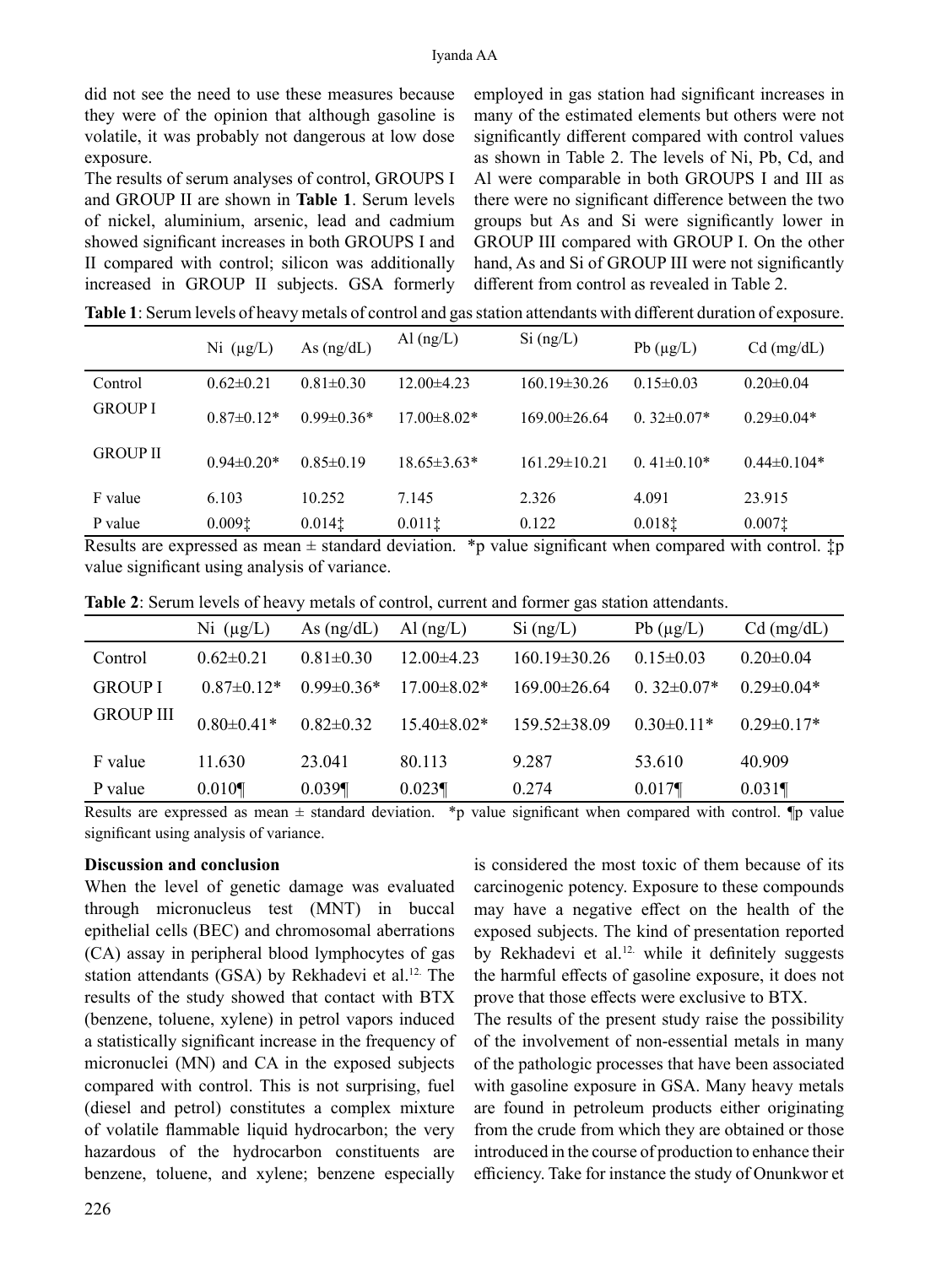al.8 , in order for them to determine the ameliorative effects of vitamin C in chronic lead poisoning, petrol station attendants and auto-mechanics in Abeokuta, who have been shown to be occupationally exposed to lead and university students (serving as control), were supplemented daily with 500 mg vitamin C acid for 2 weeks. Prior and subsequent to vitamin C regimen, blood and urine samples were collected from the subjects and analysed for lead and biochemical effects associated with lead toxicity. After 2 weeks of vitamin C supplementation, there was significant decrease in blood lead in the occupationally exposed subjects. The reduction in blood lead was as much as 57% in male petrol station attendants, 50% in female petrol station attendants and 44% in the auto-mechanics. In addition, lead urine content was elevated significantly in the occupationally exposed subjects. The biochemical effects usually linked with lead toxicity responded positively to the ascorbic acid supplementation. Plasma and urine aminolevulinic acid (ALA) were reduced significantly by as much as 55% and 57% respectively. The metabolism of vital element- calcium was also modulated; Vitamin C supplementation equally resulted in significant increase in plasma calcium level in test subjects compared with control. It also reversed decreased levels of reduced glutathione (GSH) and hemoglobin observed in the occupationally exposed subjects, although glutathione-S-transferase (GST) and catalase (CAT) activities were not affected. More importantly, Onunkwor et al. $8$  also revealed a significantly high level of lead in petrol station attendants than control subjects. Their study gave credence to the fact that the gasoline made available in some parts of the world is still heavily laden with lead.

While it is generally assumed that the presence of lead in gasoline indicate its incorporation to fuel as additive, the high level of other metals identified in these attendants suggest that its crude oil origin may also be a huge contributing source. Although it should be emphasized that lead is not the only additive metal in petroleum products; several other metals that have been identified to be added to petrol, diesel, and engine oil in different concentrations, include Al, Ni, and Pb evaluated in this study as well as Zn, P, Ca, S, Mg, Mo, Ca, S, P, Zn, Nb, W, Ti and Na that were not determined<sup>13.</sup> The significant increase therefore in the serum level of aluminium, nickel, cadmium, arsenic and lead in current GSA compared with control may be linked to direct contact with these products.

The role that duration of exposure plays in degree of

toxicity can be observed from the results of study; when GROUP I was compared with GROUP II, there were significant increases in levels of many elements in serum of GROUP II (GSA with at least 20 months exposure) compared with GROUP I (GSA with less than 6 months exposure). These observations should be of concern because the heavy metals that were significantly elevated in different groups of GSA are well known for their hazardous effects on different organs of the body even with minimal exposure level. More importantly results of the study also revealed many of the metals remained elevated in former GSA which gives credence to what is well known that even when exposure ceases for many elements, the body burden remains high because they are accumulated in tissues. This invariably affects their biological half-lives. The biological half-life of a metal is an indication of its retention and it varies from metal to metal, as well as tissue to tissue. For instance, the biological half-lives of cadmium and lead in kidney and lead respectively are between 20–30 years but with arsenic, the biological half-life is a few hours to days. This may explain why arsenic is significantly lower in former GSA compared with GSA currently in employment. Of particular interest are those metals which require more than one half-life for their retention to be fully described. The half-life of lead in blood is only a few weeks, whereas it has a much longer half-life in bone. In most cases this is true of acute exposure; continued metal exposure clearly complicates retention kinetics. Yet this may explain the elevated levels of Pb in former GSA still recorded after cessation of contact. While blood, urine, and hair are considered appropriate tissues for quantifying metal toxicity being the most accessible samples, data obtained from single measurements may reflect recent exposure or long-term or past exposure, depending on retention time in the particular tissue. Blood concentrations usually, but not always, reflect more recent exposures and correlate with acute adverse effects. This may be a shortcoming of this study. The level of arsenic is significantly lower in former attendants, even though arsenic is well absorbed from the gastrointestinal tract, distributed throughout the body and then excreted primarily in urine. Skin also has been identified as a potential route of exposure to arsenic, and systemic toxicity has been reported in persons having dermal contact with solutions of inorganic arsenic. The significantly low arsenic level can be ascribed to excretion through the urine. Excretion of absorbed arsenic is principally through the urine. The whole-body biological half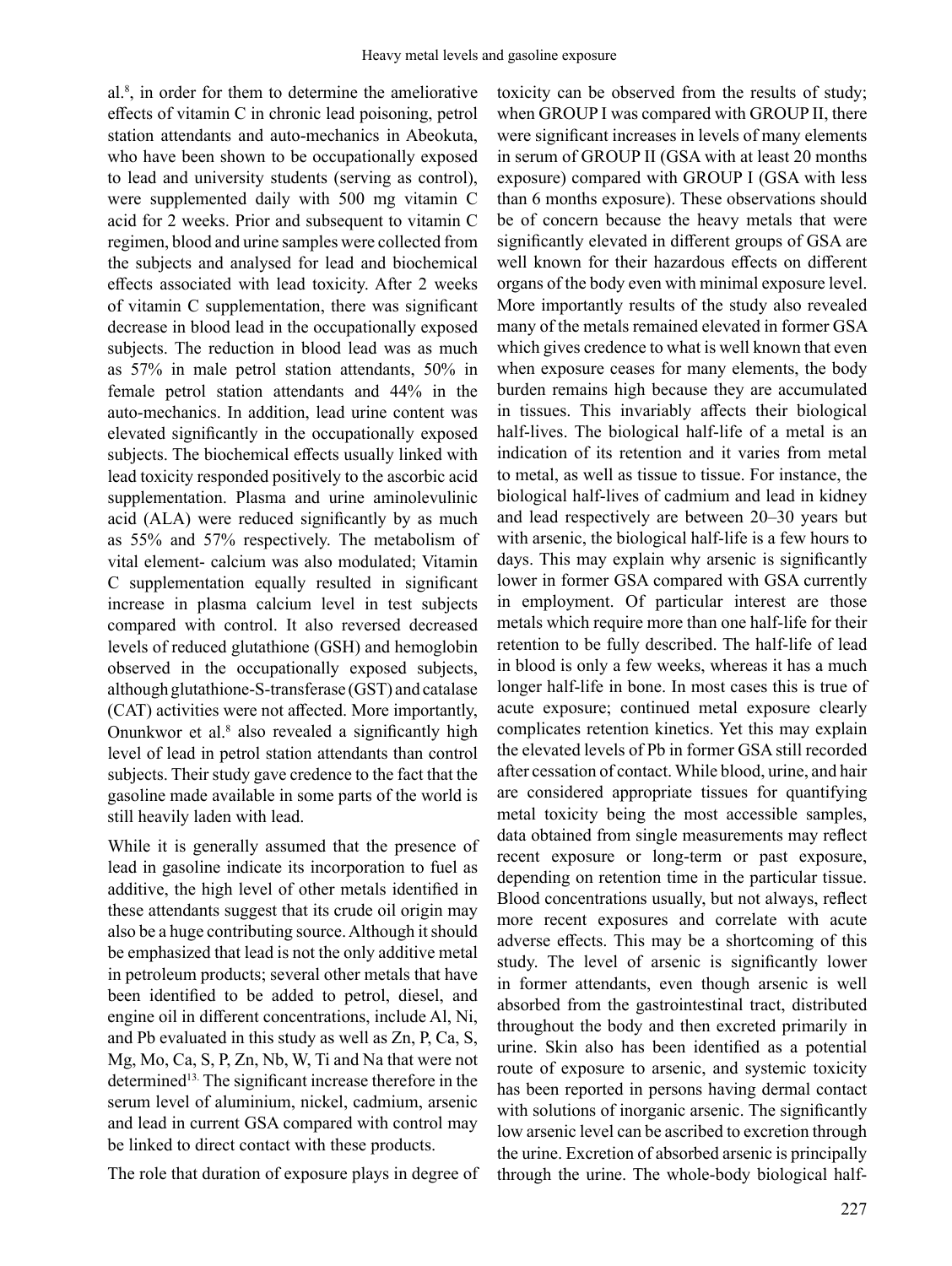life of ingested arsenic is about 10 hours, and over 72 hours as much as between 50 and 80% is excreted. Arsenic has a preference for skin and is eliminated from the body desquamation of skin and in sweat, particularly during periods of profuse sweating. Since it concentrates in formation of fingernails and hair, the significant low level may not necessarily reflect body-burden of arsenic. Tunsaringkarn et al.<sup>14</sup> revealed that the most common symptoms associated with gasoline exposure were headache, fatigue and throat irritation. However, the present study identified not only headache and fatigue as symptoms of occupational exposure to gasoline, but cough, nausea, and sneezing as well. These findings are in consonant with results of a previous study, which revealed that low concentrations of benzene caused drowsiness, dizziness, and headaches<sup>14,15.</sup> The study of Tunsaringkarn et al.<sup>14</sup> revealed that benzene and toluene exposures were significantly associated with fatigue. However, many of the heavy metals found to the significantly higher in studied population compared with control have been reported to affect the hemopoetic system, inducing low level of hemoglobin and by implication anemia. Studies have revealed that there was an inverse correlation between degree of fatigue and hemoglobin level.

Different immunological abnormalities have been reported in patients with fatigue. For example, it has been noted that immune aberrations elevates the decay of the stress protein mRNAs via proteins 2-5A synthetase (2-5A) and protein kinase RNA (PKR) activity in those exposed to benzene. While sufficient evidence exists to suggest that chronic fatigue syndrome has the involvement of abnormal immune system but in the present study the immune markers were not assessed. Therefore, a correlation between immune markers, serum heavy metal levels and degree of fatigue could not be determined. This study demonstrates that the attendants are at risk of exposure to heavy metals even when exposure period does not exceed 6 months. While the high serum BTX level in attendants not using protective gear observed from past study is understandable since BTX are volatile, the results of high levels of heavy metals that are non-volatile could have arisen from exposure through the other routes. Splashing of petroleum products commonly occurs from sale of gasoline into jerry-cans during its period of scarcity. This may be one of the hazards linked with incessant petroleum scarcity in Nigeria.

**Conflict of interest:** None declared